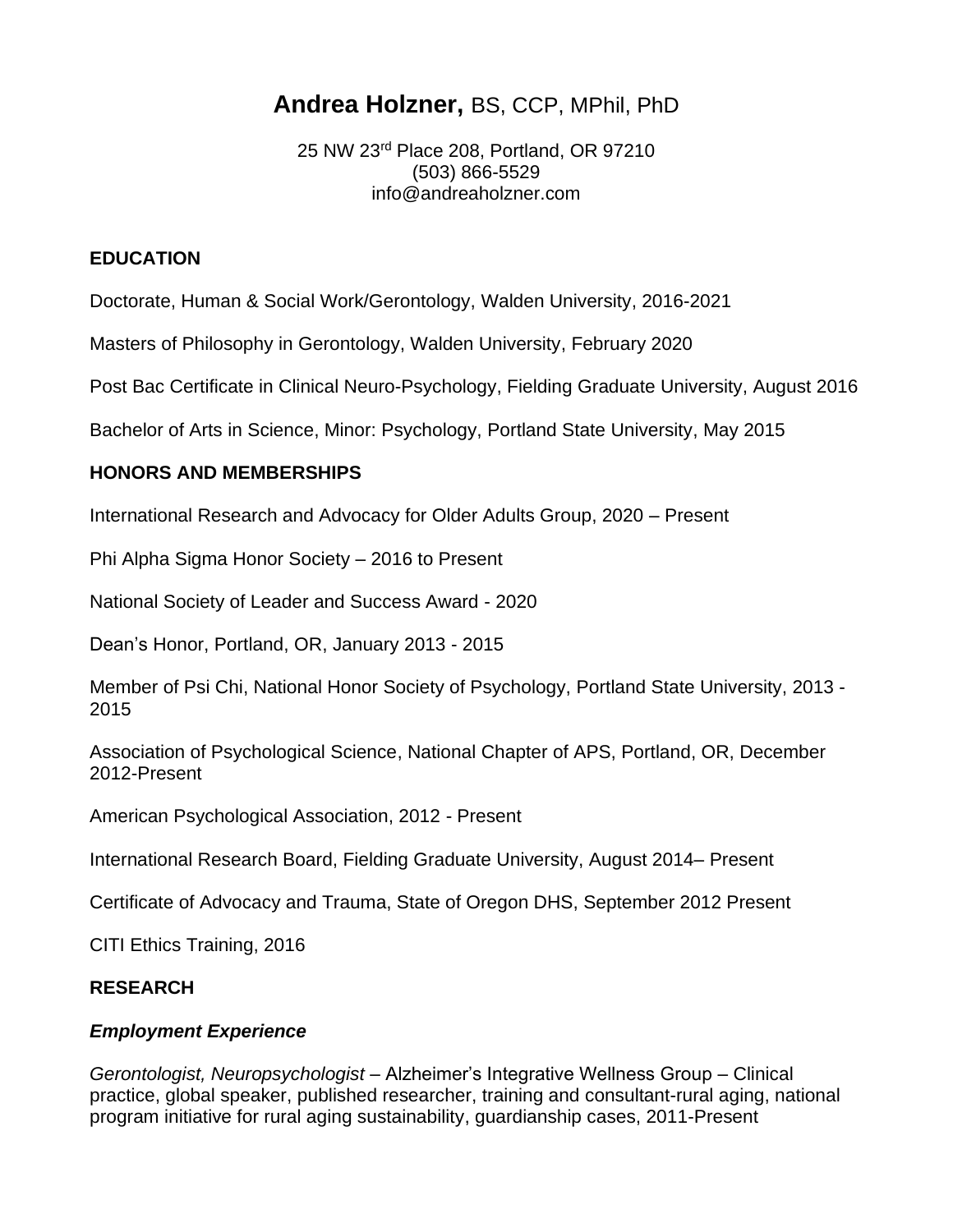Published Researcher, Walden University, *Attitudes, Beliefs, and Intentions of Primary Care Physicians Toward Geriatric Care*, 2021

*Published Researcher, Editor*, Walden University, *Trauma-Informed Education in Public School Classrooms: Responding to Suspension, Expulsion, and Mental Health Issues of Young Children*. 2020

*Researcher*, Editor, Walden University, *Predictive Nature of Teacher Traits on Academic Achievement of African American Students*. 2020-21

*Research Assistant*, Fielding Graduate University, School of Psychology, Dr. Kristine Jacquin's Forensic Neuropsychology Research Lab, 2014-2016 Duties include: participating in weekly research meetings, designing research with human subjects, processing data, analyzing research data, preparing and presenting research for conference presentations.

*Research Data Analysis,* Fielding Graduate University, School of Psychology, Dr. Kristine Jacquin's Neuropsychology Reading Disorders Research Lab, Full-time professional staff member in a residential treatment facility for research and education. Duties include: administer neuropsychological tests to research participants. Tests included Test of Nonverbal Intelligence – Third Edition, Millon Clinical Multiaxial Inventory – Third Edition, Trail Making Test. Current IBM SPSS 24. IRB certification and CITI Ethics training. Additional duties include: participating in weekly research meetings, designing research with human subjects, processing data, analyzing research data, preparing and presenting research for conference presentations. 2016-2017

*Family Advocate*, Portland Women's Crisis Center, Portland, OR, September 2013 – present. Supervisor: Fawn Livingston. Duties included: provide support & encouragement to individuals experiencing trauma. Facilitate group support, data analysis, inventory management, documentation for State and agency requirements, and reporting.

*Research Coordinator*, CC and State of Oregon, Disabilities and education, Dr. Jeanne Farr, Cognitive Neuropsychology Research, May 2010-2012 Duties include: Training, consulting for aging professionals, participating in weekly research meetings, designing research with human subjects, processing data, analyzing research data, preparing and presenting research for conference presentations.

Counselor, Behavioral Specialist, clinical practice, trainer, educational curriculum development, clinical aging support and Alzheimer's therapy, program development, and research, 1999-2010

Behavioral Specialist, Clackamas County, Alzheimer's care and therapy. 1989-1992

#### *Presentations*

Holzner, A.R. (2021) *Memory care transitions*. Aging professionals development and understanding of aiding seniors with cognitive challenges. Oregon Senior Referral Agency Association conference. Portland, OR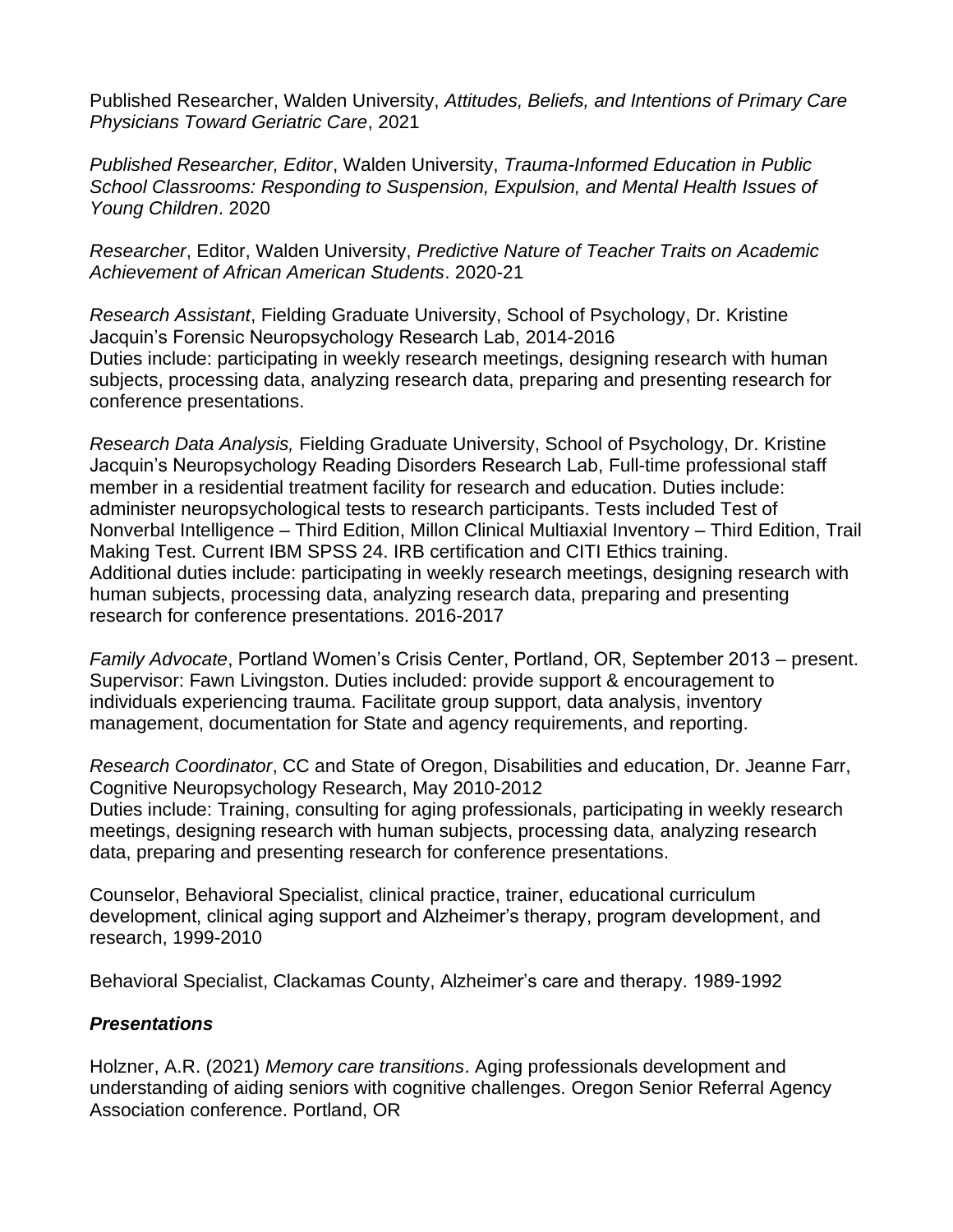Holzner, A.R. (2020) *Rural aging sustainability*. Vulnerable Population Task Force conference, medical, dental, and social service. Lansing, MI.

Holzner, A.R. (2020, 2021) *Complexities of Aging*. Practical solutions for medical, ADL, and dental. Livingston County Catholic Charities Webinars, Howell, MI.

Holzner, A.R. (2020). *Understanding basic dental care and Alzheimer's*. Walden University, Minneapolis, MN.

Holzner, A.R. (2020,2021). *Alzheimer's and organizations-understanding client needs.* Bridgemeadows, nonprofit. Portland, OR*.* 

- Holzner, A.R., (2018) (2021). *Attitudes, beliefs, and intentions of primary care physicians toward geriatric care.* Research Walden University Conference, Minneapolis, MN.
- Holzner, A.R. (2017*) Pharmaceutical and Alzheimer's*. American Psychological Association Conference. Santa Barbara, CA.
- Holzner, A. R., Morton, J., & Jacquin, K. M. (2016, May). *The influence of childhood witnessing of violence and victimization and adult aggression and anger.* Poster proposed for presentation at the annual convention of the Association of Psychological Science-conference, Chicago, IL.
- Holzner A. R., & Green, J. S. (2016, October). *Psychological mediators on the influence of juror bias with gender and race.* Poster presented at the annual convention of the Southeastern Psychological Association, New York, NY.

## *Publications*

[Holzner, A.R. \(2021\). Primary Care Physicians' Attitudes, Beliefs, and Actions Toward](https://www.proquest.com/openview/d987961f90552fa6571281a79701378e/1?pq-origsite=gscholar&cbl=18750&diss=y)  [Geriatric Treatment \(Doctoral dissertation, Walden University\).](https://www.proquest.com/openview/d987961f90552fa6571281a79701378e/1?pq-origsite=gscholar&cbl=18750&diss=y) Search.ProQuest.com

[Stegelin, D., Leggett, C., Ricketts, D., Bryant, M., Peterson, C., & Holzner, A. \(2020\).](https://eric.ed.gov/?id=EJ1286553)  [Trauma-Informed Preschool Education in Public School Classrooms: Responding to](https://eric.ed.gov/?id=EJ1286553)  [Suspension, Expulsion, and Mental Health Issues of Young Children.](https://eric.ed.gov/?id=EJ1286553) Journal of At-Risk I Journal of At-Risk Issues, v23 n2 p9-24 2020

Holzner, A. R, & Jacquin, K. M. (APS presented). Childhood Exposure to Violence Predicts Anger and Hostility in Young Adults. Manuscript Submitted. Association for Psychological Science, Chicago Convention, May 26-28, 2016.

#### **PROFESSIONAL MEMBERSHIPS**

Phi Alpha Honor Society, Awarded Member

National Society of Leadership and Excellence, Awarded Member

Oregon Gerontology Society, Affiliate